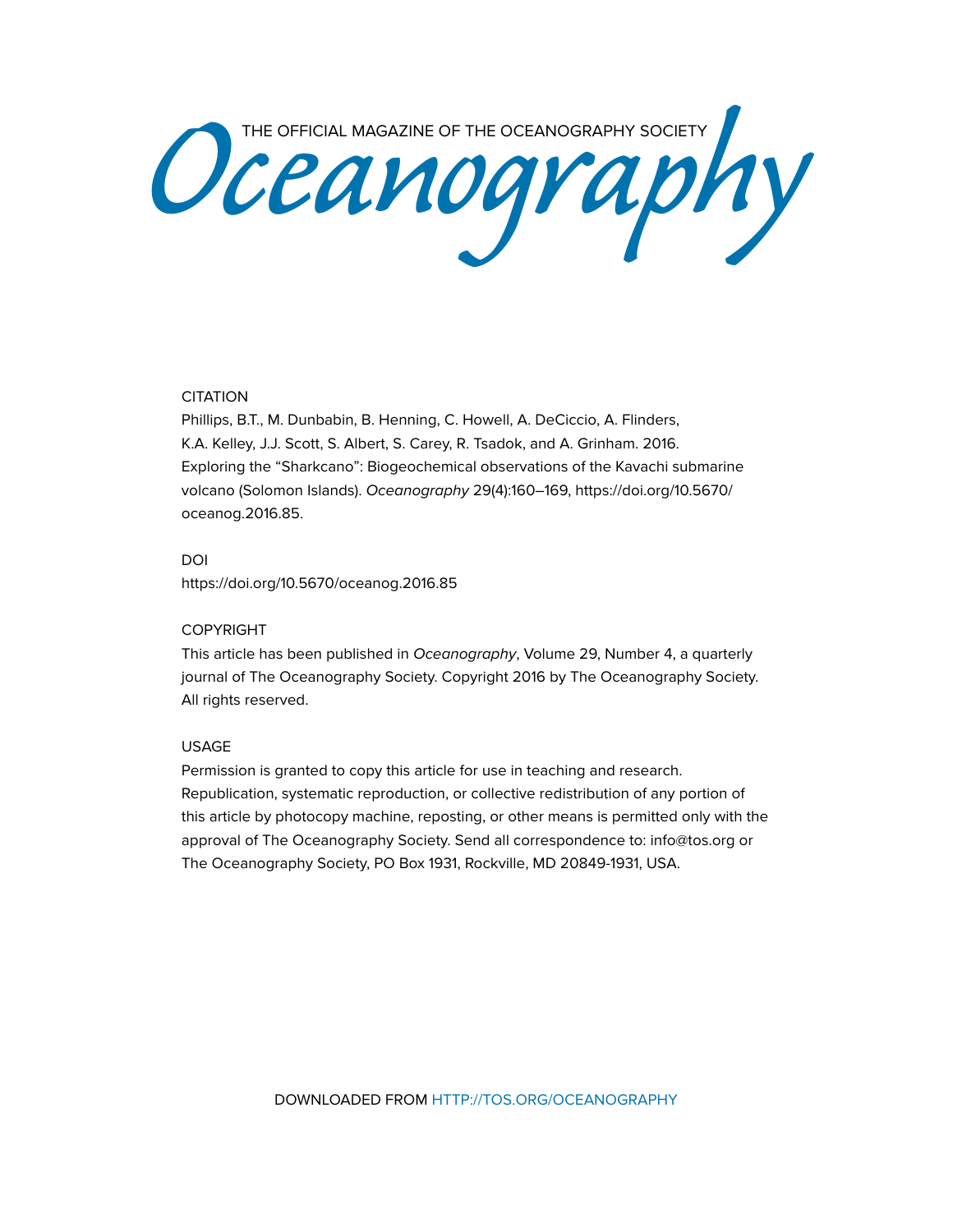# **EXPLORING THE "SHARKCANO"**

**Biogeochemical Observations of the Kavachi Submarine Volcano (Solomon Islands)**

**SYAMAHA** 

**By Brennan T. Phillips, Matthew Dunbabin, Brad Henning, Corey Howell, Alex DeCiccio, Ashton Flinders, Katherine A. Kelley, Jarrod J. Scott, Simon Albert, Steven Carey, Rami Tsadok, and Alistair Grinham**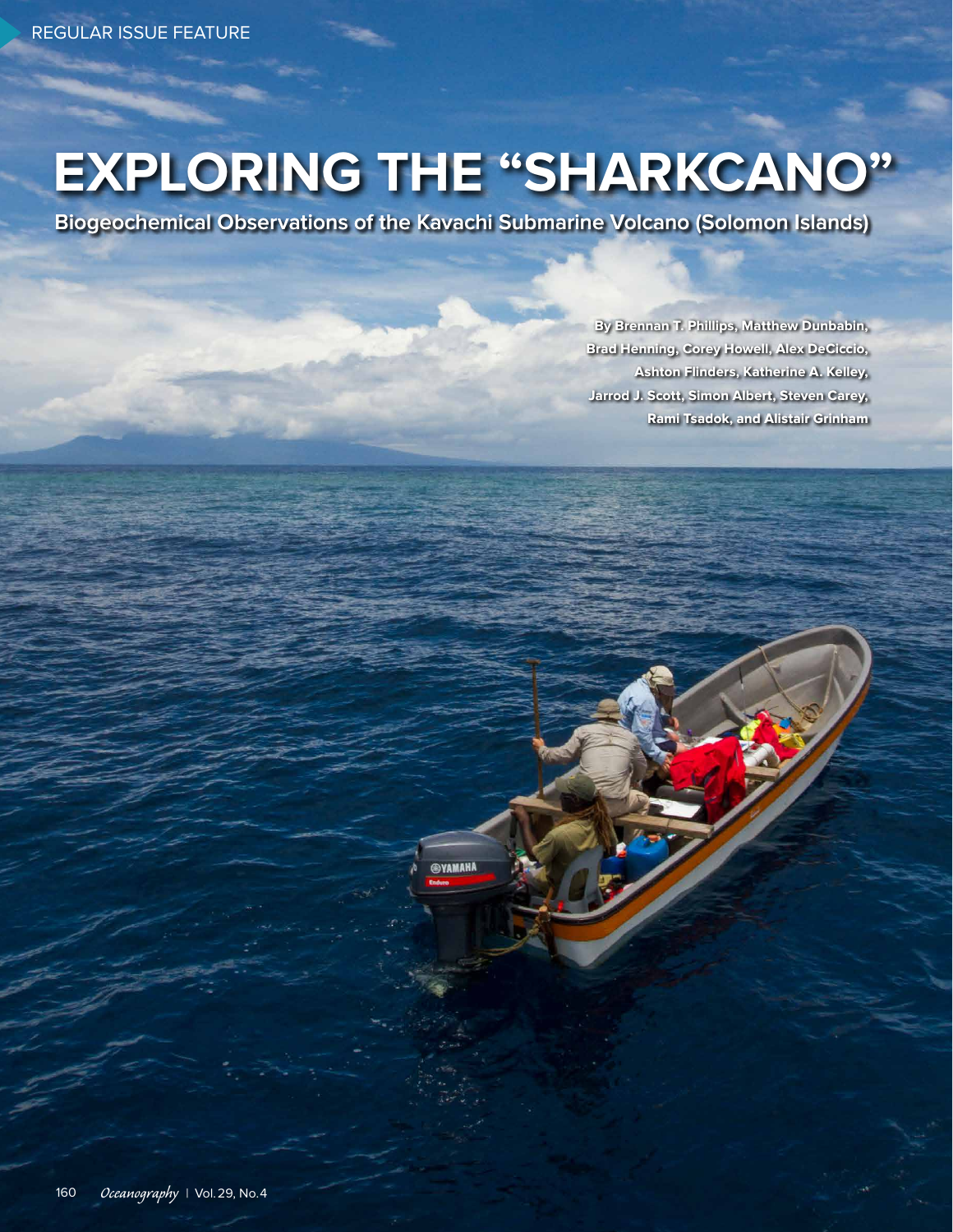**ABSTRACT.** An expedition to the Kavachi submarine volcano (Solomon Islands) in January 2015 was serendipitously timed with a rare lull in volcanic activity that permitted access to the inside of Kavachi's active crater and its flanks. The isolated location of Kavachi and its explosive behavior normally restrict scientific access to the volcano's summit, limiting previous observational efforts to surface imagery and peripheral water-column data. This article presents medium-resolution bathymetry of the main peak along with benthic imagery, biological observations of multiple trophic levels living inside the active crater, petrological and geochemical analysis of samples from the crater rim, measurements of water temperature and gas flux over the summit, and descriptions of the hydrothermal plume structure. A second peak was identified to the southwest of the main summit and displayed evidence of diffuse-flow venting. Microbial samples collected from the summit indicate chemosynthetic populations dominated by sulfur-reducing ε-proteobacteria. Populations of gelatinous animals, small fish, and sharks were observed inside the active crater, raising new questions about the ecology of active submarine volcanoes and the extreme environments in which large marine animals can exist.

### **INTRODUCTION**

The New Georgia Island Group is the result of a complex tectonic configuration, characterized by subduction of the active Woodlark Spreading Center (WSC) beneath the Solomon Islands intra-oceanic arc. This triple junction is the site of active volcanism, crustal uplift that closely matches subducted bathymetric features from the WSC, and a proposed "slab window" that leaves asthenospheric mantle in direct contact with a thin overlying crust (Mann et al., 1998; J. Chadwick et al., 2009). The Kavachi submarine volcano (8°59'S, 157°58'E) is situated ~30 km northeast of the subduction zone and rises abruptly to the surface from more than 1,000 m water depth (Figure 1). By far the most active volcano in the region, Kavachi is known for frequent phreatomagmatic (denoting explosive water-magma interaction) and subaerial eruptions leading to occasional ephemeral island emergence (Johnson and Tuni, 1987). The remote geographic location and inherent danger of frequent eruptions has prevented scientists from observing the proximal area of Kavachi's summit crater.

Of the roughly 30 active submarine volcanoes known worldwide, only a few have been observed during or closely following an active eruption, for example, Northwest Rota-1 (W.W. Chadwick et al., 2010), West Mata (Resing et al., 2011), El Hierro (Santana-Casiano et al., 2013), Kick'em Jenny (Devine and Sigurdssson, 1995), and Axial Seamount (W.W. Chadwick et al., 2012, and references therein). Despite these limited studies, active submarine volcanoes are considered important natural laboratories for observing the effects of ocean acidification on marine animals (e.g., Hall-Spencer et al., 2008), with Kavachi being an extreme example of such an environment.

Kavachi erupts nearly continuously. Reports of airborne steam and ash visible from shore are common, and the formation and erosion of multiple islands over the past century indicate the summit is in a constant state of flux (Johnson and

Tuni, 1987). The most detailed investigation prior to this study, which took place during a single day in May 2000, was conducted from an approximate 1 km perimeter surrounding the actively erupting main peak. That study provided insights into the eruptive processes of Kavachi based on conductivity-temperaturedepth (CTD) casts and surface imagery (see Baker et al., 2002). A magnitude 8.1 earthquake that shook the entire region in April 2007 prompted the reconnaissance of a conspicuous surface plume following a subaerial eruption visible from a nearby island (Wunderman, 2007). The latest published evidence of activity was obtained by NASA's EO-1 satellite on January 29, 2014 (NASA Earth Observatory, 2014), and it appears similar in behavior to the 2007 eruption.

This study was conducted during a quiescent phase, which allowed for the first closeup look inside and around the shallow summit of Kavachi. Our research team took advantage of this rare lull in volcanic activity to gather geological, biological, and oceanographic observations using relatively simple equipment and methodologies. We report here on our initial results, which include evidence of diffuse-flow venting on a confirmed second peak, a megafaunal community living inside the active crater, and insights into the eruptive processes and magma source characteristics of Kavachi's active volcanism.

## **METHODS**

This work was conducted in January 2015 with operations based out of Gatokae Island, Western Province, Solomon Islands. Approaches to the summit crater were made after several days of observing inactivity from a safe perimeter—normal eruptive activity for Kavachi is audible on the surface, and no such sounds were heard during the course of this expedition. All equipment used was lightweight,

FACING PAGE. Article co-authors Alistair Grinham and Matthew Dunbabin prepare an autonomous surface drifter for deployment over Kavachi's summit crater. Photo is taken looking north toward Vangunu Island, with the volcano's surface plume visible in the middleground where the water changes color from dark blue to light blue-green."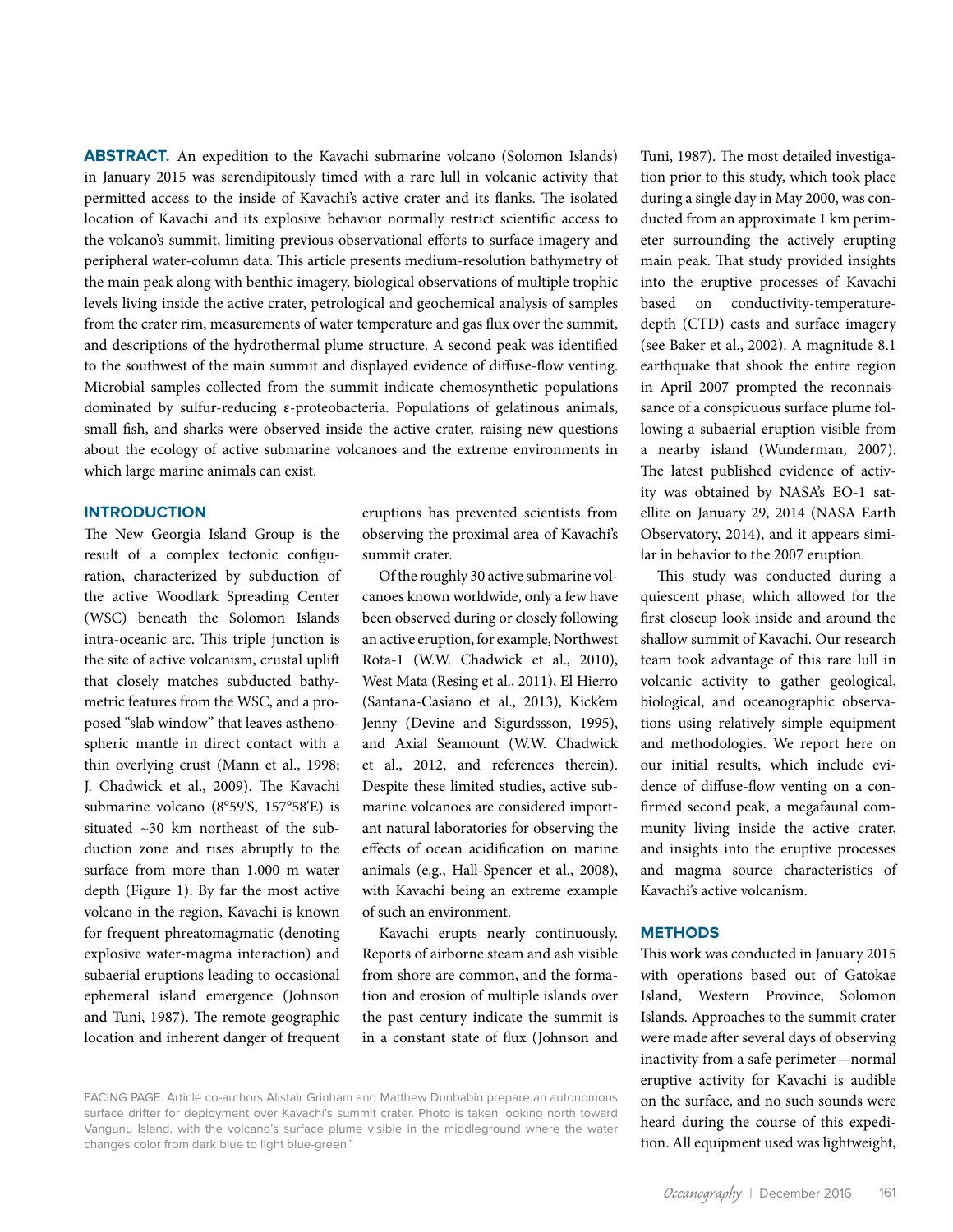relatively low cost, and deployed using small boats. Down-looking images of the seafloor paired with water-column measurements were made using a GoPro camera in a deep-rated housing, batterypowered lights, and a National Oceanic and Atmospheric Administration/Pacific Marine Environmental Laboratory (NOAA/PMEL) Miniature Autonomous Plume Recorder (Walker et al., 2007) mounted on an instrument frame that was raised and lowered with an electric fishing reel. Baited drop-camera recordings were achieved using an autonomous National Geographic Remote Imaging DropCam following methods described by Friedlander et al. (2014). Surface drifters measuring water temperature, light

transmission, and atmospheric  $pCO<sub>2</sub>$ were deployed as described by Dunbabin (2016). Total  $CO<sub>2</sub>$  flux was calculated using the drifter's measurements of flux per unit area, which was extrapolated to represent the total size of the bubble zone. A downward-looking camera was mounted on the drifter, which logged its position, and after multiple runs through the bubble zone it was possible to estimate the total surface area by noting the appearance and disappearance of bubbles on camera footage.

We measured bathymetry with a Lowrance HDS-5 echosounder (50/200 kHz). IVS Fledermaus software was used to manually remove soundings that qualitatively deviated from a



**FIGURE 1.** Bathymetry of Kavachi and the summit crater (inset, lower right). Red circles indicate locations of water column profiles and benthic imagery. White diamonds locate baited drop cameras deployments. The blue line delineates the path of a surface drifter that measured temperature and atmospheric CO<sub>2</sub>. The contour map and the inset at lower right were created from approximately 85,000 depth soundings visualized and edited as a three-dimensional point-cloud using IVS Fledermaus. The inset map at upper right was created with Generic Mapping Tools (v 4.5) using data available from Marine Geoscience Data System's Global Multi-Resolution Topography Data Synthesis (v 3.1). A map with ship tracklines used to create this plot is provided in online supplemental Figure S1.

general trend depicting the volcano, similar to swath editing in multibeam sonar processing. This "cleaned" point-cloud (~85,000 soundings; see online supplemental Figure S1) was then used to create three individual continuous curvature spline surfaces, each with unique spatial extent and resolution. This multisurface approach was necessary in order to accurately represent varying degrees of data density over the study area, with the most soundings concentrated at the summit caldera, and the least at the foot of the volcano (Flinders et al., 2014). The three surfaces (100 m study-wide, 35 m volcanofocused, and 7 m summit-focused) were then blended to create a single individual surface for visualization. Blending constraints ensured that within each specific area, only the highest resolution surface would be used.

Scuba divers collected rock and bacterial samples by hand. Major and trace element analyses were conducted using a Perkin Elmer Optima 3100 XL inductively coupled plasma atomic emission spectrometer (ICP-AES) and a Thermo X-Series 2 quadrapole inductively coupled plasma mass spectrometer (ICP-MS; Kelley et al., 2003). The Marine Geological Sample Laboratory at the University of Rhode Island prepared the sample slides. Bacterial DNA was extracted using PowerSoil® DNA Isolation Kit (MO BIO Laboratories, Carlsbad, California), polymerase chain reaction (PCR)-amplified using universal 16S rRNA gene primers (27F: AGR GTT YGA TYM TGG CTC AG, 1100R: GGG TTN CGN TCG TTG) and cloned with pGEM-T Easy (Promega, Madison, Wisconsin). After removal of vector and primer sequences, all clones were imported into the software package mothur ([http://www.mothur.org\)](http://www.mothur.org) to screen for putative chimeras and generate an initial alignment against a SILVA-based reference set (SEED version 119). Quality screened and aligned 16S rRNA clones were then imported into the ARB environment ([http://www.arb-home.de\)](http://www.arb-home.de), manually curated, and added to the master ARB tree (tree\_SSURefNR99\_1200\_slv\_123).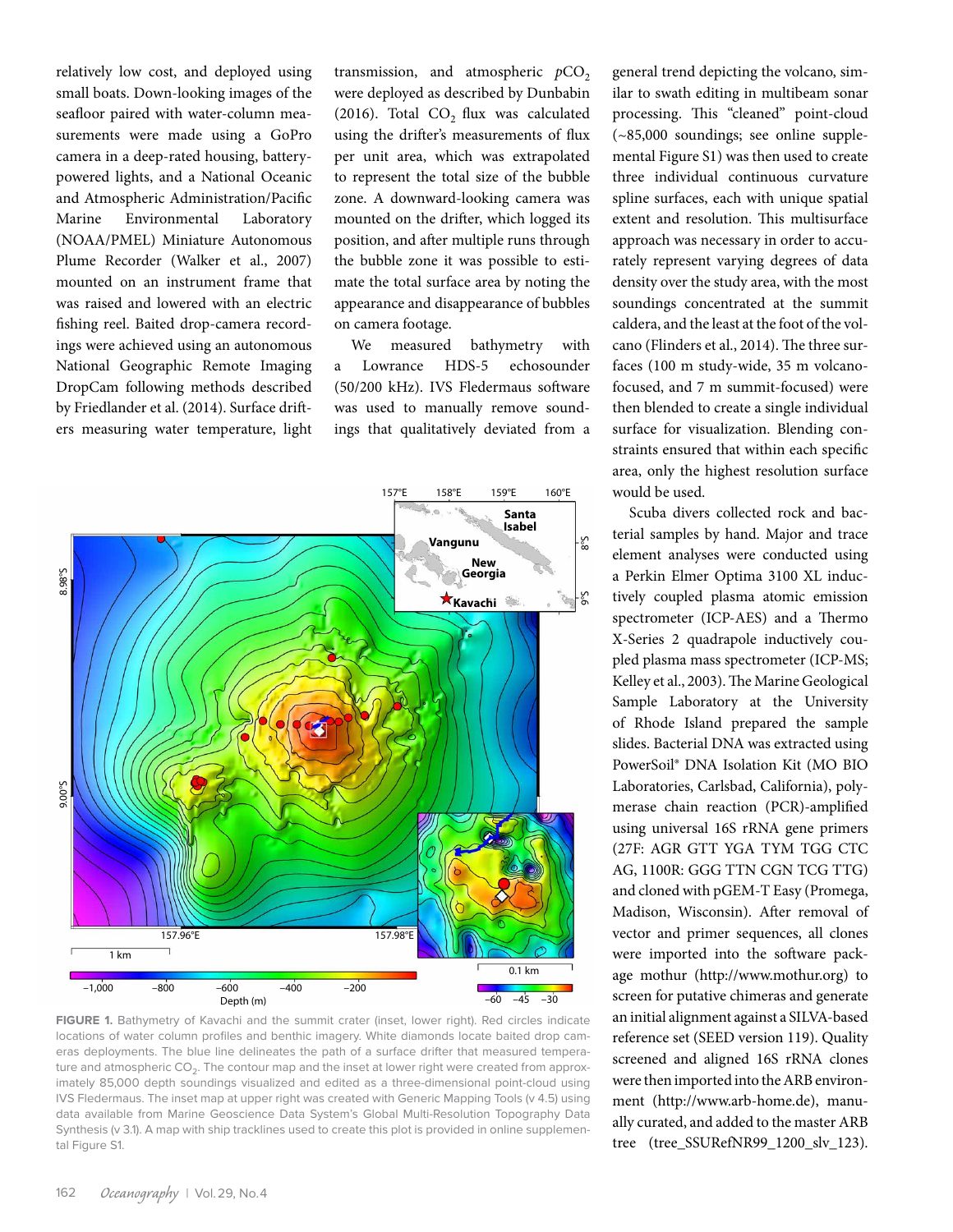Based on the location of Kavachi clones within the tree, we chose an additional 32 related sequences from the ARB database for further phylogenetic analysis, including representatives from *Campylobacter* (Campylobacteraceae) and *Sulfuricurvum* (Helicobacteraceae) as outgroups. Where possible, 16S sequences from pure cultures were included. Phylogenetic analysis was conducted using rapid bootstrapping (1,000 inferences) and subsequent maximum likelihood search within RAxML (v. 8.2.4) under a GAMMA model of rate heterogeneity and general time reversible (GTR) substitution matrix. Sequence data are deposited in GenBank under the accession numbers KU761314-KU761325.

# **RESULTS Edifice Morphology**

The summit of Kavachi has an oblong, pockmarked crater measuring approximately 120 m  $\times$  75 m with a lengthwise strike of 115° and a rim rising to an average of 24 m depth (Figure 1). The deepest soundings on the peak are  $~\sim$ 70 m water depth and indicate asymmetrical terrain surrounded by almost uniform flanks with 18° slopes that descend to depths greater than 1,000 m. We confirm the existence of a "southwest extension," or secondary summit, located 1.3 km southwest of the main summit; it rises to 260 m, and there is a narrow col between the peaks (Figure 1). Previously published bathymetric maps suggested the existence of this feature, but lacked the resolution to define it (Exon and Johnson, 1986; Johnson and Tuni, 1987; Baker et al., 2002). Bottom imagery was collected at five sites on the Southwest Extension, with one image presenting evidence of chemolithoautotrophic bacteria commonly associated with hydrothermal venting (Figure 2B).

# **Hydrothermal Plumes**

Opportunities to sample hydrothermal plumes associated with actively erupting submarine volcanoes are often limited by safety concerns. Those that have been observed are enriched in suspended particulate matter, <sup>3</sup>He, and sulfur, and exhibit depressed pH values (Walker et al., 2008). Video recorded by a scuba diver around the outside of the crater rim reveals widespread, vigorous gas bubbling originating from the shallowest regions surrounding orange, cloudy hydrothermal plume water inside the crater that almost completely obscures visibility (Figure 2A). The diver who recorded this footage reported physical discomfort from caustic water contacting his skin when he approached the outer line of bubbles. Optical backscatter and oxidation-reduction-potential (ORP) signals were observed directly over the summit crater, and a minor ORP signal was seen to the north of the Southwest Extension summit at a depth of approximately 220 m. Minor ORP signals can indicate diffuse venting sources on the seafloor (Baker et al., 2016), and given our visual confirmation of bacterial mats on the summit of the Southwest Extension, it is reasonable to assume that



**FIGURE 2.** (A) Oblique view of a line of bubbling gas along the outer edge of Kavachi's crater with orange, cloudy plume fluids in the background. (B) Downward-looking view of a microbial mat on the summit of the Southwest Extension. (C) Bluefin trevally, (D) snapper, (E) hammerhead shark, and (F) a silky shark observed using a baited drop camera deployed inside the crater.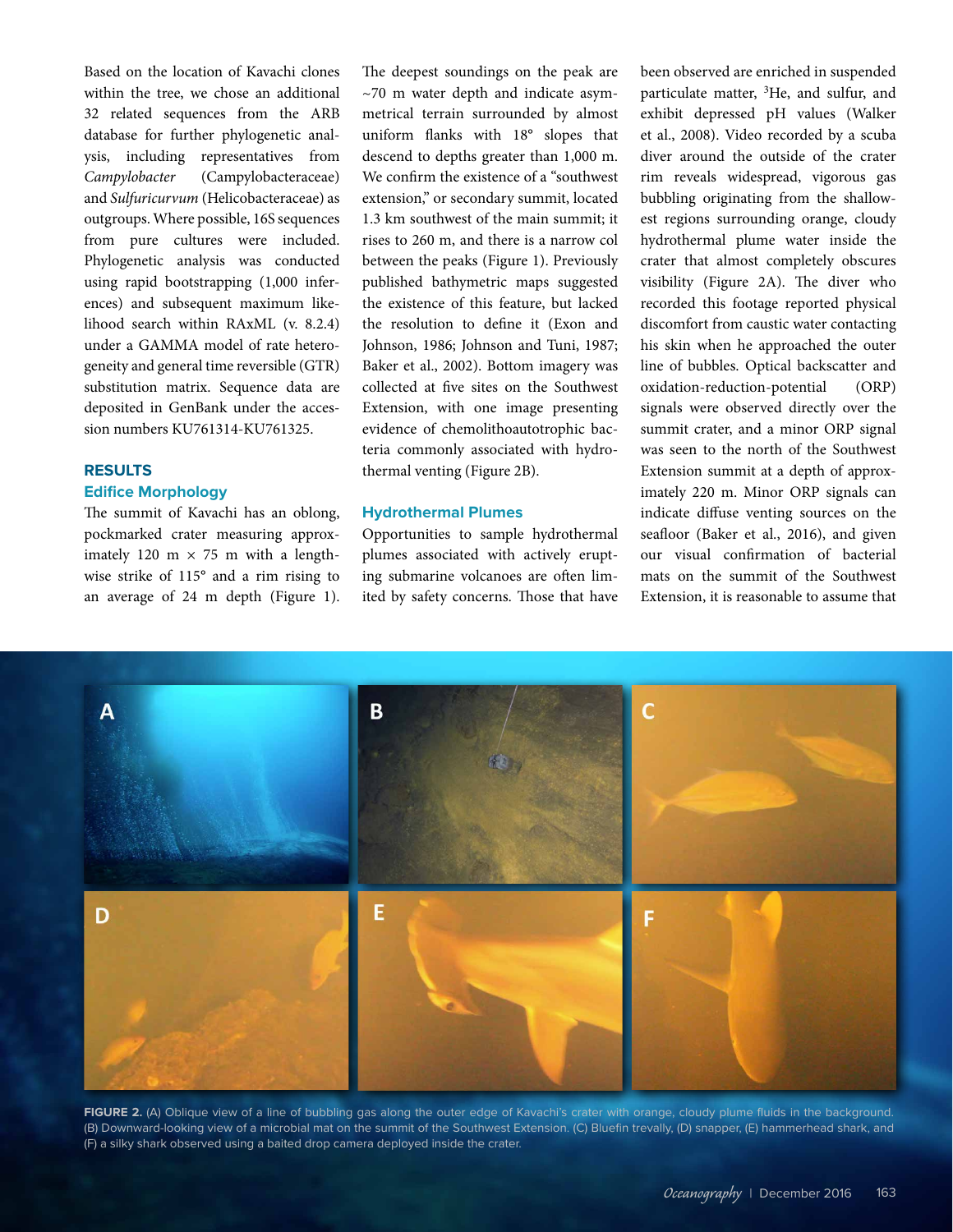this minor anomaly may be associated with this source.

A surface drifter measuring atmospheric  $CO<sub>2</sub>$  and water temperature at 0, 2, and 5 m depths measured ΔT values of >13**°**C above ambient (approximately 29**°**C) over the crater, which persisted down-current from the main summit (Figure 3). A >300% step increase in atmospheric CO<sub>2</sub> concentration occurred in the surface water over the bubble zone, indicating bubbling gas from the summit contained large concentrations of  $CO<sub>2</sub>$  (other gases were not measured). The measured unit area flux rate was 19.5 kg  $m^{-2}$  d<sup>-1</sup>, and assuming a similar rate across the whole surface bubble zone, the total flux rate was  $153$  t d<sup>-1</sup>. This estimate lies within the lower range of previously reported studies (Burton et al., 2013). The increased availability of dissolved  $CO<sub>2</sub>$  within the bubble zone provides a labile carbon source for chemolithoautotrophic communities surrounding the venting site.

Our observations align with those made in 2000 by Baker et al. (2002), who concluded from their perimeter survey that Kavachi's hydrothermal discharge



disperses and/or escapes to the atmosphere almost immediately upon reaching the surface. We were unable to constrain the pH of vented fluids directly inside Kavachi's crater, but a pH of 6.1 was measured in a single water sample collected within the surface plume. This compares to pH values ≤5 measured within the craters of other active submarine volcanoes (Staudigel et al., 2006; Kilias et al., 2013), and aligns with observations of acidic (possibly pH <1.0) hydrothermal fluids driven by high concentrations of  $CO<sub>2</sub>$  and  $SO<sub>2</sub>$  at the NW Rota-1 submarine volcano (Resing et al., 2007). We therefore characterize the plume inside of Kavachi's crater as a discrete "extreme" environment: hot, caustic, and particulate-laden.

#### **Biology of the Active Crater**

Seamounts serve as unique and important biological habitats that support increased biomass and biodiversity of benthic and pelagic species (Rogers, 1993; Stocks and Hart, 2007). Volcanically active seamounts, defined as those exhibiting fluid/ gas venting or active eruption, are of particular interest as they offer chemosynthetic energy pathways for microbial

> **FIGURE 3.** Autonomous drifter data collected over Kavachi's active crater. (top) Water temperature at three depth intervals. (bottom) Atmospheric  $CO<sub>2</sub>$  measured at the surface over roughly the same transect as the temperature drifter. Sections delineated by (A) are upcurrent of the crater, (B) are directly over the crater, and (C) are downcurrent.

communities to exploit. Non-ventspecific benthic scavengers, deposit feeders, and filter feeders can utilize chemosynthetic biomass to support up to 100% of their nutritional input (MacAvoy et al., 2002). Plumes originating from hydrothermal vent fields are known to support increased microbial biomass, which may sustain higher trophic levels in the water column (Bennett et al., 2013; Dick et al., 2013; Burd and Thomson, 2015).

Extensive microbial mats in and around the active crater were visually distinct, with dense orange- and whitecolored regions observed on the external flanks down to approximately 100 m water depth. Orange-colored bacterial samples colonizing scoriaceous tephra collected from the summit at  $\sim$ 24 m depth on the outside of the crater rim were used for 16s rRNA clone library analysis. In total, 12 clones were retrieved with an average length of 1,050 base pairs. Phylogenetic analysis (Figure 4) revealed that all clones were related to *Sulfurimonas* (Epsilonproteobacteria, Campylobacterales, Helicobacteraceae), a genus known for growing chemolithoautotrophically using sulfur and  $CO<sub>2</sub>$  in low-pH hydrothermal systems(Yanagawa et al., 2013). In general, Kavachi clones were related to sequences found in other iron/sulfur-rich hydrothermal systems, including the East Pacific Rise and Lau Basin. Kavachi clones fell into one of three distinct groups within the *Sulfurimonas*. Group 1 was related to several pure culture isolates, although the only highly similar sequence (99% identity) was an uncultured environmental clone retrieved from the Arctic Ocean in 2002. The closest relative of group 2 (95% identity) was a single clone retrieved from particulate detritus associated with the tubeworm *Ridgeia piscesae*, while the closest relative of group 3 was from iron-rich hydrothermal sediments. These *Sulfurimonas* clones may represent unique diversity within the genus, possibly restricted to Kavachi and similar submarine volcano systems. Given the presence of *Sulfurimonas* in clone libraries, it is possible that the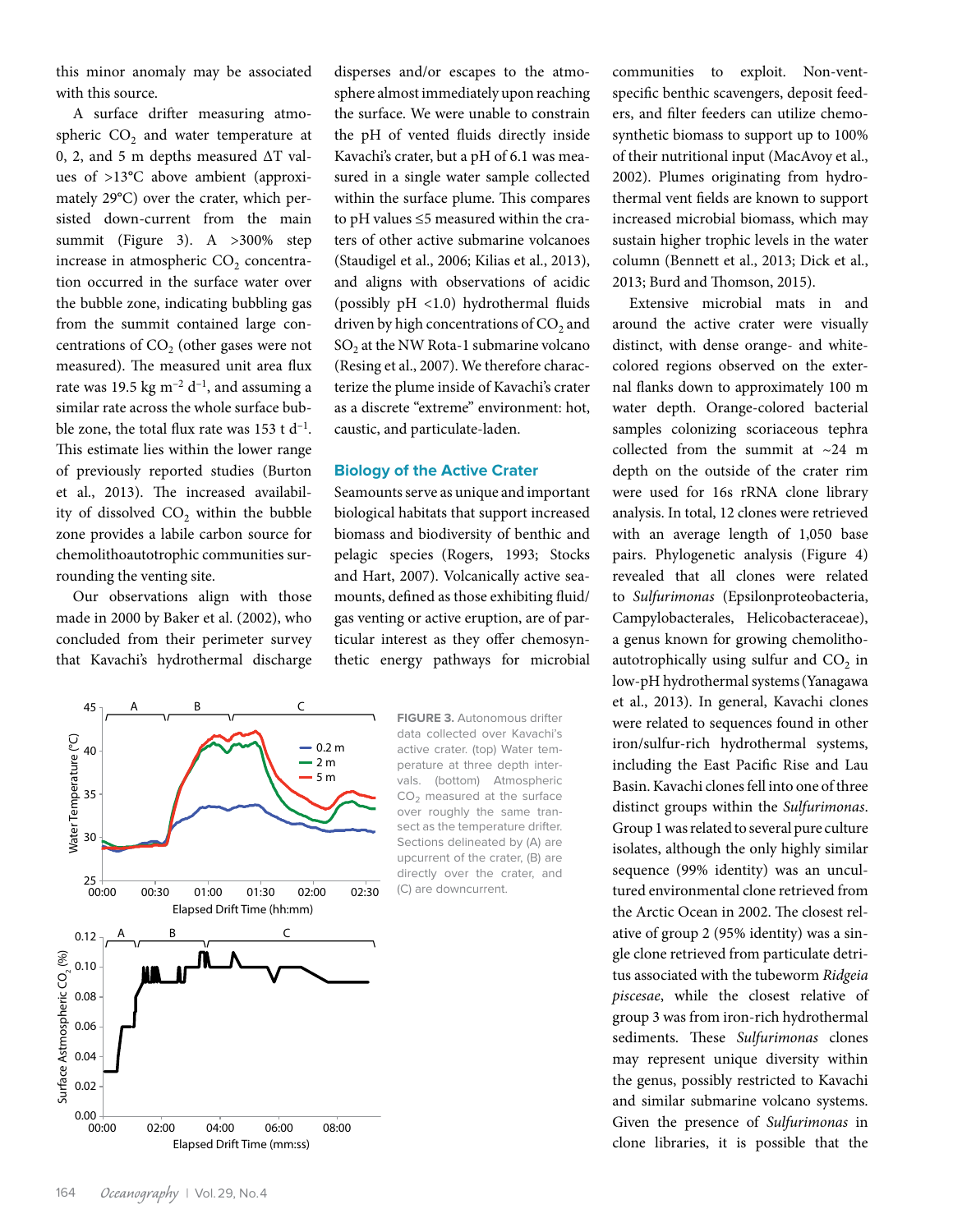orange-colored microbial mats seen on the peak of the Southwest Extension indicate the presence of diffuse-flow sulfurand  $CO_2$ -enriched hydrothermal fluids on this external feature. However, it is curious that no Zetaproteobacteria were recovered during clone library analysis. Typically, these bacteria are associated with orange-colored mat material in marine hydrothermal systems and indicate active iron oxidation. Organisms such as *Sulfurimonas* are typically associated with white-colored mats indicative of sulfur oxidation. More thorough geochemical and microbiological analyses are needed to elucidate the role of microbes in geochemical cycling at Kavachi.

Baited drop-camera deployments inside Kavachi's crater at 50 m depth revealed multiple species of fish and zooplankton, apparently associated with active venting processes (Figure 2C–F; online supplemental Video S1). Two species of shark, the scalloped hammerhead *Sphyrna lewini* and the silky shark *Carcharhinus falciformis,* approached the baited camera multiple times in an aggressive pattern; in some cases, sharks appeared to be swimming from greater depths inside the crater. Bluefin trevally, *Caranx melampygus,* and a *Lutjanus* sp. snapper were also seen; notably, these groups of fish were impacted the least on reefs following a subaerial volcanic eruption in the Mariana Archipelago (Vroom and Zglicynski, 2011). Appendicularians (pelagic tunicates) drift in abundance throughout recordings from inside the crater, similar to an *Oikopleura* sp. observed in great densities inside a hydrothermal plume at Okinawa Trough (Lindsay et al., 2015). In two other active submarine volcanoes, Vailulu'u Seamount (American Samoa) and Kolumbo (Greece), the craters are dominated by

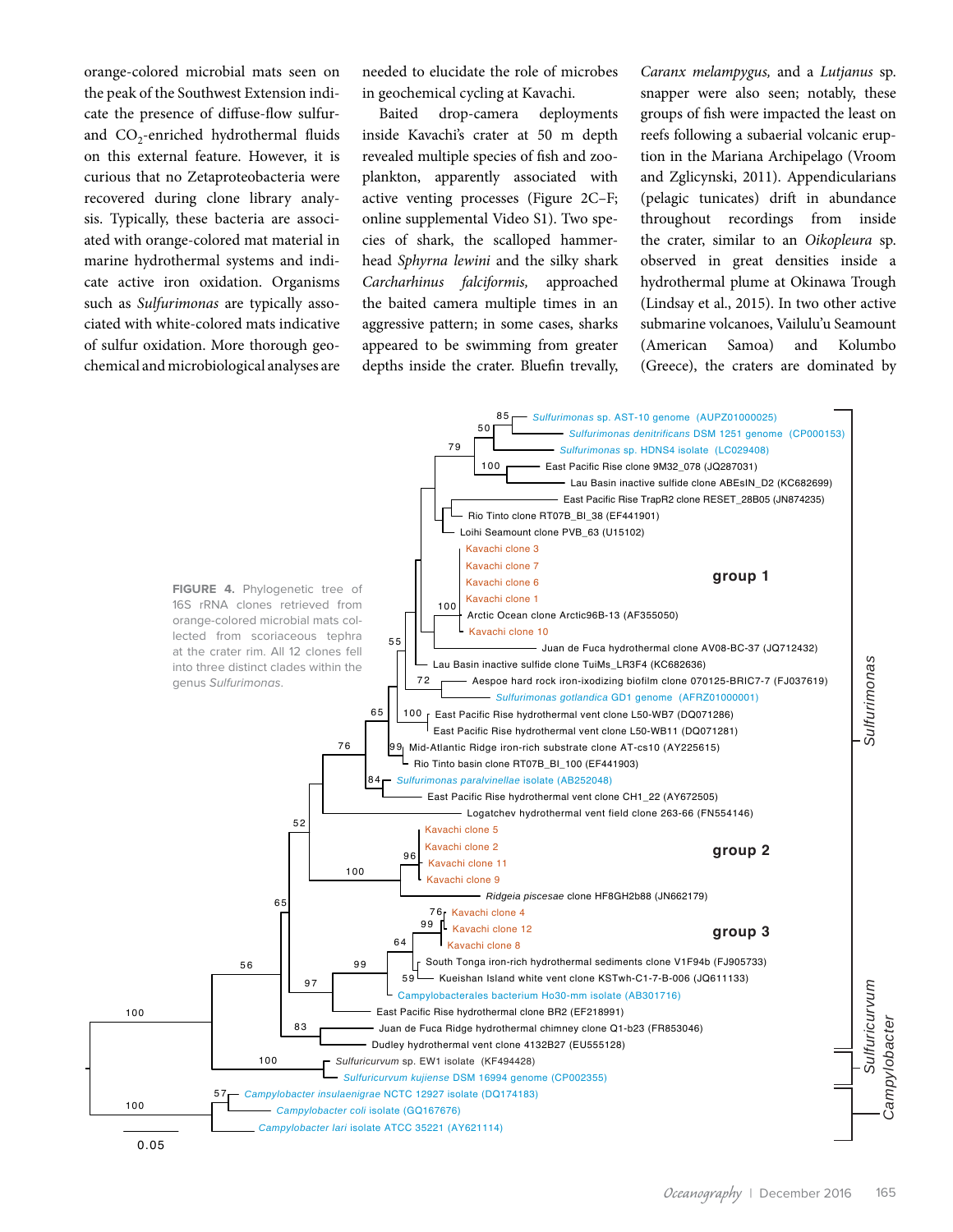microbial mats and "kill zones" where carcasses of larger animals such as fish are found on the seafloor (Sigurdsson et al., 2006; Staudigel et al., 2006). It is likely that the high crater walls at these sites cause physical entrainment and concentration of vent fluids (e.g., Christopoulou et al., 2016), while Kavachi's crater is relatively shallow and subjected to high surface currents that allow rapid mixing to occur.

## **Petrology/Geologic Samples**

Three volcaniclastic samples collected from the shallow rim of Kavachi's crater (~25 m depth) during this recent study encompass a broad range of eruptive textures, including vesicular scoria, dense lavas, and scoriaceous tephra. While the last reported eruption of Kavachi was in 2007, aerial steam columns were reported by shore observers as recently



**FIGURE 5.** (A) Photomicrographs of basaltic lava from Kavachi summit crater with phenocrysts of plag-cpx-ol set in a groundmass of microlite-rich glass. The left image is transmitted light, the right image is crossed polars, and each image is 2.5 mm wide. (B) Photomicrograph of basaltic scoria from Kavachi summit crater with phenocrysts of plag-cpx-ol and abundant vesicles (left image is transmitted light, right image is crossed polars). (C) Normal mid-ocean ridge basalt (NMORB)-normalized trace element diagram after Hofmann (1988). Thick, solid lines are three whole-rock Kavachi lava/tephra samples from this study, and the thin solid line is a highly depleted NMORB for reference. Compositions are normalized to the NMORB of Sun and McDonough (1989). Raw data for the Kavachi Lavas are provided in the online supplemental Table S1.

as mid-November 2014 (author Simon Albert, November 16, 2014). Visual analysis of thin sections of samples indicates that Kavachi's explosive eruptions are driven by a combination of primary volatile degassing and phreatomagmatic interactions (Figure 5A,B). Major element analysis of bulk samples indicates they are basaltic and relatively mafic at ~6 wt.% MgO. Trace elements (Figure 5C) show patterns typical of arc lavas, although Kavachi Ba/La and Ba/Nb ratios are among the highest of the entire Solomon Island arc, suggesting an extreme composition for the subducted slab-derived fluid (Niu and Batiza, 1997; Schuth et al., 2004; König et al., 2007; Schuth et al., 2009). Ratios of moderately to highly incompatible field strength elements, which are thought to reflect the mantle source composition independent of slab-derived influences, are also among the highest in the Solomon Islands (e.g.,  $Zr/Nb = 93-95$ ), suggesting that the mantle source of Kavachi is highly depleted. Given Kavachi's position between the trench and the main Solomon volcanic front, the volcano likely taps a forearc mantle that is highly depleted due to prior melting beneath the main arc front volcanoes.

## **DISCUSSION**

Our observations of secondary and tertiary consumers inside Kavachi's hydrothermal plume contribute to ongoing research into the physiological and behavioral resiliency of marine animals to increased temperature, acidity, and turbidity. This is most relevant in the context of climate change, as well as increased water turbidity and sediment resuspension from deep-sea mining activities. The ecosystem that is supported by the extreme environment of Kavachi's crater may offer clues to the types of animals that have survived past major changes in ocean chemistry, and those that will thrive in future ocean conditions.

Appendicularians demonstrate a positive response to decreased pH values (Troedsson et al., 2013), which may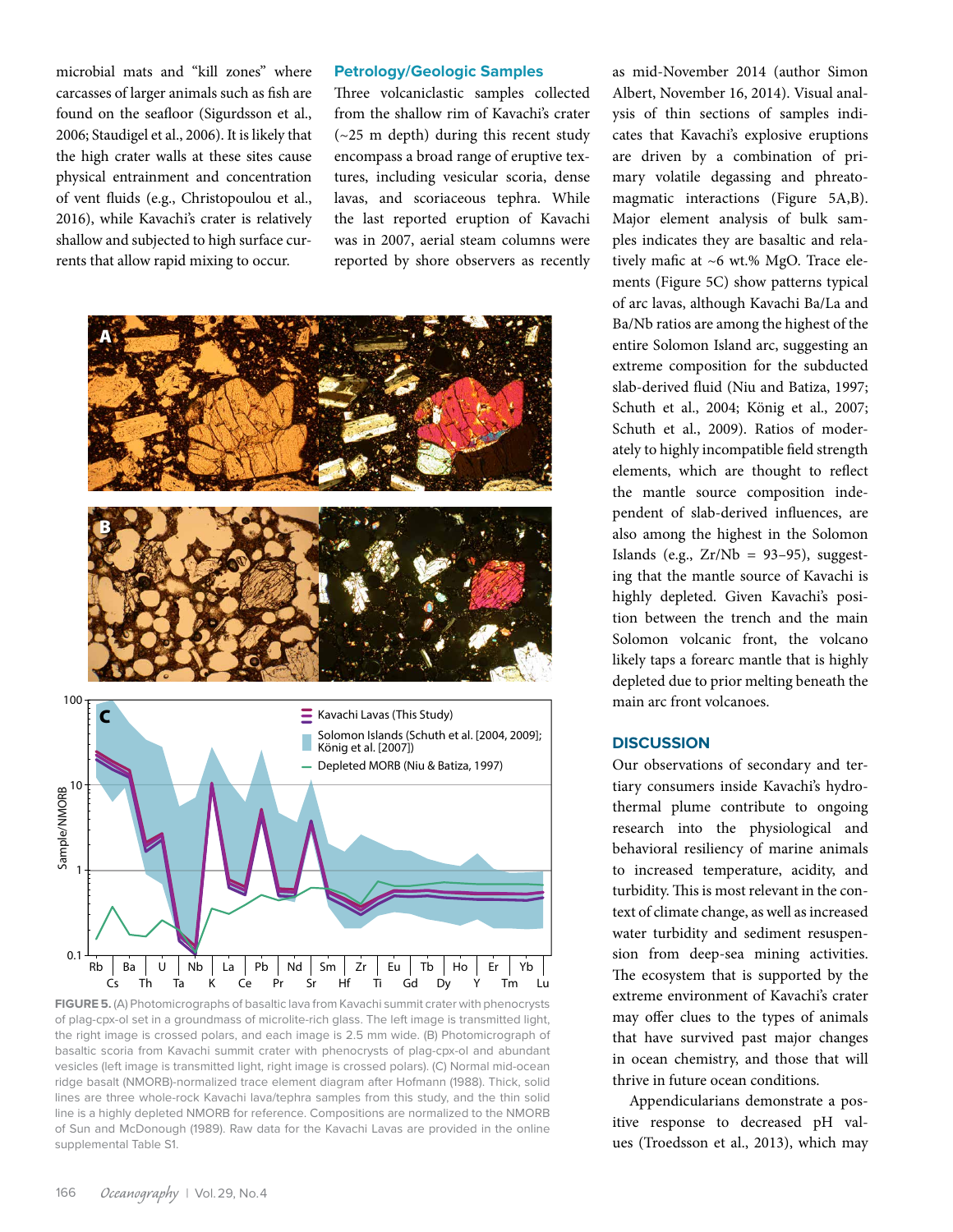explain the apparent plume-associative behavior seen among *Oikopleura* sp. Glass tunicates (gelatinous chordates in the same subphylum as appendicularians) were the only observed metazoan living inside the Kolumbo submarine caldera kill zone (Sigurdsson et al., 2006; Carey et al., 2013). Given their apparent resilience to hydrothermal fluids and their unique ability to filter-feed on picoplankton (Bedo et al., 1993; Gorsky et al., 1999; Ribes et al., 2003; Lesser and Slattery, 2015), animals such as *Oikopleura* sp. and glass tunicates could mediate an energy pathway for suspended chemolithoautotroph production into higher trophic levels. While no study has directly investigated oceanic climate change effects on bluefin trevally or snapper, cardinalfish and damselfish exhibit decreased metabolic performance and significant mortality when exposed to temperatures above 32°C (Munday et al., 2009; Johansen and Jones, 2011) and depressed antipredator responses when exposed to increased CO<sub>2</sub> concentrations (Ferrari et al., 2011; Munday et al., 2014). Elevations in water turbidity are a well-established stressor to reef fish (Wenger et al., 2011, 2013; Hess et al., 2015). Sharks and other elasmobranchs demonstrate behavioral thermoregulation with an affinity for warmer temperatures (Schlaff et al., 2014), and while there is evidence suggesting that ocean acidification may have a negative effect on odor tracking in sharks (Dixson et al., 2015), there are also indications of physiological and behavioral resiliency (Heinrich et al., 2014, 2015).

Importantly, Kavachi's hydrothermal plume, seen during the quiescent volcanic phase when these observations were made, is comparatively extreme relative to climate change-driven ocean temperature and acidification effects. Projections to the year 2100 agree on a maximum ∆−0.4 pH and ∆+4°C for surface seawater on a global scale (Field et al., 2014), compared to our estimated ∆−1.9 pH and ∆+13°C between Kavachi's plume and the surrounding surface waters. These extreme conditions, however, may be representative of ocean basin-scale megaplume events caused by periods of increased volcanism in Earth's geologic history (e.g., Sinton and Duncan, 1997). A further understanding of the physiolof marine animals to rapid changes in their environments, as well as the ability of the ecosystem to recover from an eruptive event. If gelatinous zooplankton, sharks, and other fish species have a par-

66<br>
me en<br>
ues to<br>
major The ecosystem that is supported by the extreme environment of Kavachi's crater may offer clues to the types of animals that have survived past major changes in ocean chemistry, and those that will thrive in future ocean conditions. " .

ogy and behavior of organisms that thrive in these environments could offer new insights into the evolutionary history of marine animals.

This study offers rare observations of one of the most active submarine volcanoes in the world. Kavachi's ephemerally active summit area consists of a shallow oblong crater and a small secondary peak to the southwest that exhibits signs of diffuse-flow hydrothermal venting. Mafic basaltic lavas collected from the summit are among the most extreme compositions in the Solomon Island arc, likely reflecting an unusual tectonic position between the trench and the main line of arc volcanoes. Inside the crater, vigorously vented  $CO<sub>2</sub>$ -rich gas and warm turbid water convect toward the surface and are dispersed by the prevailing currents. Bacteria collected from Kavachi's summit indicate these fluids are enriched in sulfur, and high-temperature and low-pH measurements were made inside the surface plume. Surprisingly, this hostile environment hosts a vibrant ecosystem, including gelatinous zooplankton, reef fish, and sharks. The presence of these animals in such extreme conditions poses new questions centered on the resiliency

ticular tolerance for hot and acidic water, do these groups have a greater chance of surviving human-induced changes to ocean chemistry and periods of increased submarine volcanism on a global scale? What happens to the crater community before, during, and after an eruption, and how often do these cycles occur? Kavachi represents a fascinating natural laboratory for investigating these questions and remains full of mysteries to explore.

#### **SUPPLEMENTAL MATERIAL**

Supplemental Figure S1, Table S1, and Video V1 are available at<https://doi.org/10.5670/oceanog.2016.85>.

#### **REFERENCES**

- Baker, E.T., G.J. Massoth, C.E. de Ronde, J.E. Lupton, and B.I. McInnes. 2002. Observations and sampling of an ongoing subsurface eruption of Kavachi volcano, Solomon Islands, May 2000. *Geology* 30(11):975–978, [https://doi.org/10.1130/](http://dx.doi.org/10.1130/0091-7613(2002)030<0975:OASOAO>2.0.CO;2) [0091-7613\(2002\)030<0975:OASOAO>2.0.CO;2.](http://dx.doi.org/10.1130/0091-7613(2002)030<0975:OASOAO>2.0.CO;2)
- Baker, E.T., A.J. Resing, R.M. Haymon, V. Tunnicliffe, J.W. Lavelle, F. Martinez, V. Ferrini, S.L. Walker, and K. Nakamura. 2016. How many vent fields? New estimates of vent field populations on ocean ridges from precise mapping of hydrothermal discharge locations. *Earth and Planetary Science Letters* 449:186–196, [https://doi.org/10.1016/](http://dx.doi.org/10.1016/j.epsl.2016.05.031) [j.epsl.2016.05.031.](http://dx.doi.org/10.1016/j.epsl.2016.05.031)
- Bedo, A.W., J.L. Acuna, D. Robins, and R.P. Harris. 1993. Grazing in the micron and the sub-micron particle size range: The case of *Oikopleura dioica* (Appendicularia). *Bulletin of Marine Science* 53(1):2–14.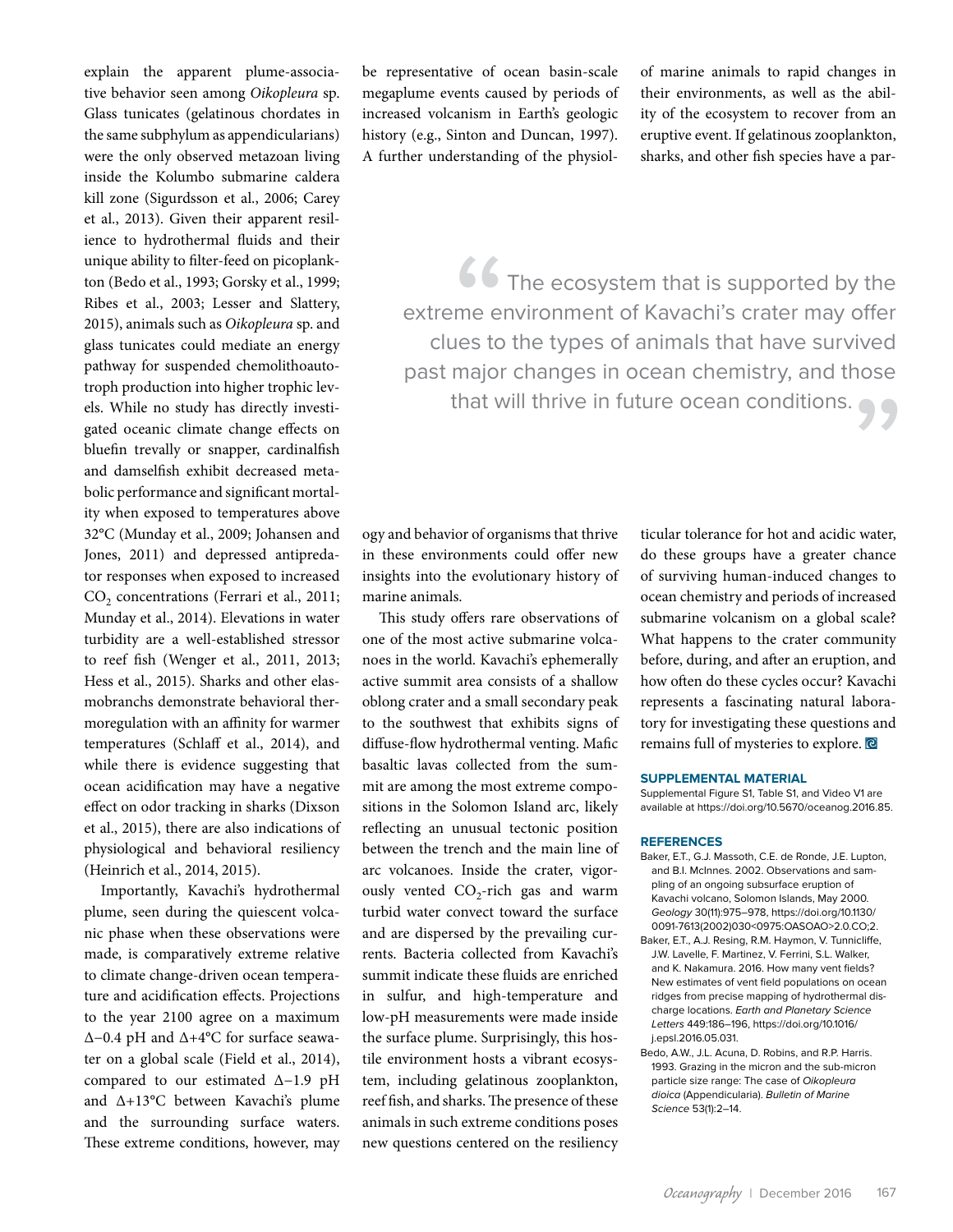- Bennett, S.A., M. Coleman, J.A. Huber, E. Reddington, J.C. Kinsey, C. McIntyre, J.S. Seewald, and C.R. German. 2013. Trophic regions of a hydrothermal plume dispersing away from an ultramafic-hosted vent-system: Von Damm vent-site, Mid-Cayman Rise. *Geochemistry, Geophysics, Geosystems* 14(2):317–327, [https://doi.org/10.1002/](http://dx.doi.org/10.1002/ggge.20063) [ggge.20063](http://dx.doi.org/10.1002/ggge.20063).
- Burd, B.J., and R.E. Thomson. 2015. The importance of hydrothermal venting to water-column secondary production in the Northeast Pacific. *Deep Sea Research Part II* 121:85–94, [https://doi.org/10.1016/](http://dx.doi.org/10.1016/j.dsr2.2015.04.014) [j.dsr2.2015.04.014](http://dx.doi.org/10.1016/j.dsr2.2015.04.014).
- Burton, M.R., G.M. Sawyer, and D. Granieri. 2013. Deep carbon emissions from volcanoes. *Reviews in Mineralogy & Geochemistry* 75:323–354, [https://doi.org/10.2138/rmg.2013.75.11](http://dx.doi.org/10.2138/rmg.2013.75.11).
- Carey, S., P. Nomikou, K.C. Bell, M. Lilley, J. Lupton, C.N. Roman, E. Stathopoulou, K. Bejelou, and R. Ballard. 2013.  $CO<sub>2</sub>$  degassing from hydrothermal vents at Kolumbo submarine volcano, Greece, and the accumulation of acidic crater water. *Geology* 41(9):1,035–1,038, [https://doi.org/10.1130/G34286.1.](http://dx.doi.org/10.1130/G34286.1)
- Chadwick, J., M. Perfit, B. McInnes, G. Kamenov, T. Plank, I. Jonasson, and C. Chadwick. 2009. Arc lavas on both sides of a trench: Slab window effects at the Solomon Islands triple junction, SW Pacific. *Earth and Planetary Science Letters* 279(3):293–302, [https://doi.org/10.1016/](http://dx.doi.org/10.1016/j.epsl.2009.01.001) [j.epsl.2009.01.001.](http://dx.doi.org/10.1016/j.epsl.2009.01.001)
- Chadwick, W.W., R.W. Embley, E.T. Baker, J.A. Resing, J.E. Lupton, K.V. Cashman, R.P. Dziak, V. Tunnicliffe, D.A. Butterfield, and Y. Tamura. 2010. Northwest Rota-1 Seamount. *Oceanography* 23(1):182–183, [https://doi.org/10.5670/oceanog.2010.82](http://dx.doi.org/10.5670/oceanog.2010.82).
- Chadwick, W.W., S.L. Nooner, D.A. Butterfield, and M.D. Lilley. 2012. Seafloor deformation and forecasts of the April 2011 eruption at Axial Seamount. *Nature Geoscience* 5(7):474–477, [https://doi.org/](http://dx.doi.org/10.1038/ngeo1464) [10.1038/ngeo1464.](http://dx.doi.org/10.1038/ngeo1464)
- Christopoulou, M.E., T.J. Mertzimekis, P. Nomikou, D. Papanikolaou, S. Carey, and M. Mandalakis. 2016. Influence of hydrothermal venting on water column properties in the crater of the Kolumbo submarine volcano, Santorini volcanic field (Greece). *Geo-Marine Letters* 36(1):15–24, [https://doi.org/10.1007/s00367-015-0429-z](http://dx.doi.org/10.1007/s00367-015-0429-z).
- Devine, J.D., and H. Sigurdsson. 1995. Petrology and eruption styles of Kick'em-Jenny submarine volcano, Lesser Antilles island arc. *Journal of Volcanology and Geothermal Research* 69(1):35–58, [https://doi.org/10.1016/](http://dx.doi.org/10.1016/0377-0273(95)00025-9) [0377-0273\(95\)00025-9](http://dx.doi.org/10.1016/0377-0273(95)00025-9).
- Dick, G.J., K. Anantharaman, B.J. Baker, M. Li, D.C. Reed, and C.S. Sheik. 2013. The microbiology of deep-sea hydrothermal vent plumes: Ecological and biogeographic linkages to seafloor and water column habitats. *Frontiers in Microbiology* 4:1–16, [https://doi.org/10.3389/fmicb.2013.00124](http://dx.doi.org/10.3389/fmicb.2013.00124).
- Dixson, D.L., A.R. Jennings, J. Atema, and P.L. Munday. 2015. Odor tracking in sharks is reduced under future ocean acidification conditions. *Global Change Biology* 21(4):1,454–1,462, [https://doi.org/10.1111/gcb.12678.](http://dx.doi.org/10.1111/gcb.12678)
- Dunbabin, M. 2016. Autonomous greenhouse gas sampling using multiple robotic boats. Pp. 17–30 in *Field and Service Robotics*. Springer Tracts in Advanced Robotics, vol. 113, D. Wettergreen, and T. Barfoot, eds, Springer International Publishing, Switzerland, [https://doi.org/10.1007/978-3-319-27702-8\\_2](http://dx.doi.org/10.1007/978-3-319-27702-8_2).
- Exon, N.F., and R.W. Johnson. 1986. The elusive Cook volcano and other submarine forearc volcanoes in the Solomon Islands. *BMR Journal of Australian Geology and Geophysics* 10:77–83.
- Ferrari, M.C., D.L. Dixson, P.L. Munday, M.I. McCormick, M.G. Meekan, A. Sih, and D.P. Chivers. 2011. Intrageneric variation in

antipredator responses of coral reef fishes affected by ocean acidification: Implications for climate change projections on marine communities. *Global Change Biology* 17(9):2,980–2,986, [https://doi.org/10.1111/j.1365-2486.2011.02439.x](http://dx.doi.org/10.1111/j.1365-2486.2011.02439.x).

- Flinders, A.F., L.A. Mayer, B.A. Calder, and A.A. Armstrong. 2014. Evaluation of Arctic multibeam sonar data quality using nadir crossover error analysis and compilation of a full-resolution data product. *Computers and Geosciences* 66:228–236, [https://doi.org/10.1016/](http://dx.doi.org/10.1016/j.cageo.2014.02.003) [j.cageo.2014.02.003](http://dx.doi.org/10.1016/j.cageo.2014.02.003).
- Friedlander, A.M., J.E. Caselle, E. Ballesteros, E.K. Brown, A. Turchik, and E. Sala. 2014. The real bounty: Marine biodiversity in the Pitcairn Islands. *PLoS ONE* 9(6):e100142, [https://doi.org/10.1371/](http://dx.doi.org/10.1371/journal.pone.0100142) [journal.pone.0100142](http://dx.doi.org/10.1371/journal.pone.0100142).
- Field, C.B., V.R. Barros, K.J. Mach, M.D. Mastrandrea, M. van Aalst, W.N. Adger, D.J. Arent, J. Barnett, R. Betts, T.E. Bilir, and others. 2014. Technical summary. Pp. 35–94 in *Climate Change 2014: Impacts, Adaptation, and Vulnerability. Part A: Global and Sectoral Aspects. Contribution of Working Group II to the Fifth Assessment Report of the Intergovernmental Panel on Climate Change*. C.B. Field, V.R. Barros, D.J. Dokken, K.J. Mach, M.D. Mastrandrea, T.E. Bilir, M. Chatterjee, K.L. Ebi, Y.O. Estrada, R.C. Genova, B. Girma, E.S. Kissel, A.N. Levy, S. MacCracken, P.R. Mastrandrea, and L.L. White, eds, Cambridge University Press, Cambridge, UK, and New York, NY, USA.
- Gorsky, G., M.J. Chrétiennot-Dinet, J. Blanchot, and I. Palazzoli. 1999. Picoplankton and nanoplankton aggregation by appendicularians: Fecal pellet contents of *Megalocercus huxleyi* in the equatorial Pacific. *Journal of Geophysical Research: Oceans* 104(C2):3,381–3,390, [https://doi.org/](http://dx.doi.org/10.1029/98JC01850) [10.1029/98JC01850.](http://dx.doi.org/10.1029/98JC01850)
- Hall-Spencer, J.M., R. Rodolfo-Metalpa, S. Martin, E. Ransome, M. Fine, S.M. Turner, S.J. Rowley, D. Tedesco, and M. Buia. 2008. Volcanic carbon dioxide vents show ecosystem effects of ocean acidification. *Nature* 454(3):96–99, [https://doi.org/10.1038/nature07051](http://dx.doi.org/10.1038/nature07051).
- Heinrich, D.D., J.L. Rummer, A.J. Morash, S.A. Watson, C.A. Simpfendorfer, M.R. Heupel, and P.L. Munday. 2014. A product of its environment: The epaulette shark (*Hemiscyllium ocellatum*) exhibits physiological tolerance to elevated environmental CO2. *Conservation Physiology* 2(1):cou047, [https://doi.org/10.1093/conphys/cou047](http://dx.doi.org/10.1093/conphys/cou047).
- Heinrich, D.D., S.A. Watson, J.L. Rummer, S.J. Brandl, C.A. Simpfendorfer, M.R. Heupel, and P.L. Munday. 2015. Foraging behaviour of the epaulette shark *Hemiscyllium ocellatum* is not affected by elevated CO<sub>2</sub>. *ICES Journal of Marine Science* 73(3):633–640, [https://doi.org/10.1093/](http://dx.doi.org/10.1093/icesjms/fsv085) [icesjms/fsv085.](http://dx.doi.org/10.1093/icesjms/fsv085)
- Hess, S., A.S. Wenger, T.D. Ainsworth, and J.L. Rummer. 2015. Exposure of clownfish larvae to suspended sediment levels found on the Great Barrier Reef: Impacts on gill structure and microbiome. *Scientific Reports* 5:10561, [https://doi.org/](http://dx.doi.org/10.1038/srep10561) [10.1038/srep10561](http://dx.doi.org/10.1038/srep10561).
- Hofmann, A.W. 1988. Chemical differentiation of the Earth: The relationship between mantle, continental crust, and oceanic crust. *Earth and Planetary Science Letters* 90(3):297–314, [https://doi.org/](http://dx.doi.org/10.1016/0012-821X(88)90132-X) [10.1016/0012-821X\(88\)90132-X.](http://dx.doi.org/10.1016/0012-821X(88)90132-X)
- Johansen, J.L., and G.P. Jones. 2011. Increasing ocean temperature reduces the metabolic performance and swimming ability of coral reef damselfishes. *Global Change Biology* 17(9):2,971–2,979, [https://doi.org/10.1111/j.1365-2486.2011.02436.x.](http://dx.doi.org/10.1111/j.1365-2486.2011.02436.x)
- Johnson, R.W., and D. Tuni. 1987. Kavachi, an active forearc volcano in the western Solomon Islands: Reported eruptions between 1950 and 1982. Pp. 89–112 in *Marine Geology, Geophysics and*

*Geochemistry of the Woodlark Basin–Solomon Islands, Circum-Pacific Council for Energy and Mineral Resources Earth Science Series, Volume 7.* B. Taylor and N.F. Exon, eds, Houston, Texas.

- Kelley, K.A., T. Plank, J. Ludden, and H. Staudigel. 2003. Composition of altered oceanic crust at ODP Sites 801 and 1149. *Geochemistry, Geophysics, Geosystems*, 4(6):1–21, [https://doi.org/10.1029/2002GC000435](http://dx.doi.org/10.1029/2002GC000435).
- Kilias, S.P., P. Nomikou, D. Papanikolaou, P.N. Polymenakou, A. Godelitsas, A. Argyraki, S. Carey, P. Gamaletsos, T.J. Mertzimekis, E. Stathopoulou, and others. 2013. New insights into hydrothermal vent processes in the unique shallow-submarine arc-volcano, Kolumbo (Santorini), Greece. *Scientific Reports* 3:2421, [https://doi.org/10.1038/srep02421.](http://dx.doi.org/10.1038/srep02421)
- König, S., S. Schuth, C. Münker, and C. Qopoto. 2007. The role of slab melting in the petrogenesis of high-Mg andesites: Evidence from Simbo Volcano, Solomon Islands. *Contributions to Mineralogy and Petrology* 153(1):85–103, [https://doi.org/10.1007/](http://dx.doi.org/10.1007/s00410-006-0136-x) [s00410-006-0136-x](http://dx.doi.org/10.1007/s00410-006-0136-x).
- Lesser, M.P., and M. Slattery. 2015. Picoplankton consumption supports the ascidian *Cnemidocarpa verrucosa* in McMurdo Sound, Antarctica. *Marine Ecology Progress Series* 525:117–126, [https://doi.org/10.3354/meps11215.](http://dx.doi.org/10.3354/meps11215)
- Lindsay, D., M. Umetsu, M. Grossmann, H. Miyake, and H. Yamamoto. 2015. The gelatinous macroplankton community at the Hatoma Knoll hydrothermal vent. Pp. 639–666 in *Subseafloor Biosphere Linked to Hydrothermal Systems*. J.-i. Ishibashi, K. Okino, and M. Sunamura, eds, Springer Japan.
- MacAvoy, S.E., R.S. Carney, C.R. Fisher, and S.A. Macko. 2002. Use of chemosynthetic biomass by large, mobile, benthic predators in the Gulf of Mexico. *Marine Ecology Progress Series* 225:65–78, [https://doi.org/10.3354/](http://dx.doi.org/10.3354/meps225065) [meps225065.](http://dx.doi.org/10.3354/meps225065)
- Mann, P., F.W. Taylor, M.B. Lagoe, A. Quarles, and G. Burr. 1998. Accelerating late Quaternary uplift of the New Georgia Island Group (Solomon island arc) in response to subduction of the recently active Woodlark spreading center and Coleman seamount. *Tectonophysics* 295(3):259–306, [https://doi.org/10.1016/S0040-1951\(98\)00129-2](http://dx.doi.org/10.1016/S0040-1951(98)00129-2).
- Munday, P.L., N.E. Crawley, and G.E. Nilsson. 2009. Interacting effects of elevated temperature and ocean acidification on the aerobic performance of coral reef fishes. *Marine Ecology Progress Series* 388:235–242, [https://doi.org/10.3354/meps08137](http://dx.doi.org/10.3354/meps08137).
- Munday, P.L., A.J. Cheal, D.L. Dixson, J.L. Rummer, and K.E. Fabricius. 2014. Behavioural impairment in reef fishes caused by ocean acidification at CO2 seeps. *Nature Climate Change* 4(6):487–492, [https://doi.org/10.1038/nclimate2195](http://dx.doi.org/10.1038/nclimate2195).
- NASA Earth Observatory. 2014. Evidence of an Underwater Eruption at Kavachi, [http://earthobservatory.nasa.gov/NaturalHazards/](http://earthobservatory.nasa.gov/NaturalHazards/view.php?id=83025.) [view.php?id=83025.](http://earthobservatory.nasa.gov/NaturalHazards/view.php?id=83025.)
- Niu, Y., and R. Batiza. 1997. Trace element evidence from seamounts for recycled oceanic crust in the Eastern Pacific mantle. *Earth and Planetary Science Letters* 148(3):471–483, [https://doi.org/10.1016/S0012-821X\(97\)00048-4.](http://dx.doi.org/10.1016/S0012-821X(97)00048-4)
- Resing, J.A., G. Lebon, E.T. Baker, J.E. Lupton, R.W. Embley, G.J. Massoth, W.W. Chadwick, and C.E.J. De Ronde. 2007. Venting of acid-sulfate fluids in a high-sulfidation setting at NW Rota-1 submarine volcano on the Mariana Arc. *Economic Geology* 102(6):1,047–1,061, [https://doi.org/10.2113/](http://dx.doi.org/10.2113/gsecongeo.102.6.1047) [gsecongeo.102.6.1047](http://dx.doi.org/10.2113/gsecongeo.102.6.1047).
- Resing, J.A., K.H. Rubin, R.W. Embley, J.E. Lupton, E.T. Baker, R.P. Dziak, T. Baumberger, M.D. Lilley, J.A. Huber, T.M. Shank, and others. 2011. Active